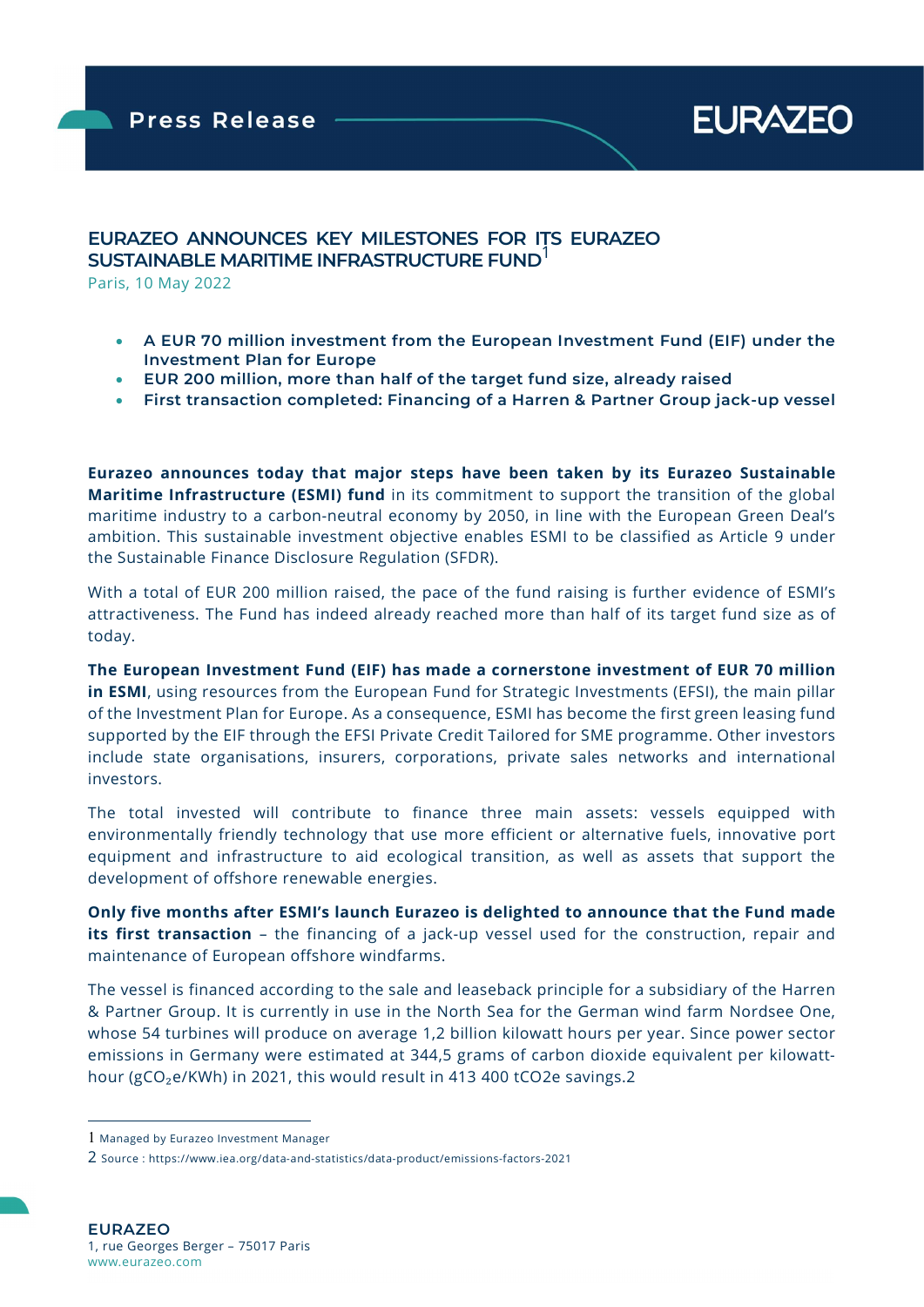This is the first of a series of transactions: with a target size of EUR 350m, Eurazeo should be able to support about 50 European businesses operating small/medium sized vessels. In line with the International Maritime Organization's decarbonisation pathway, ESMI financed assets will have an environmental objective of reducing GHG emissions by 2030 and/or generate climate contributions (avoided emissions in accordance with the capital invested). Emissions reductions and emissions avoided through the Fund's investments will be measured and monitored through quantitative indicators. The Fund's methodology has been reviewed by independent experts and its ESG indicators, including GHG emissions, will be audited annually by a third-party.

ESMI was advised by Elbe Financial Solutions (EFS), an independent investment advisor focused on ESG compliant shipping assets.

#### EIF Chief Executive Alain Godard said:

"Our cooperation with Eurazeo, with the support of EFSI, demonstrates Europe's strong commitment to improving access to finance for small and medium sized businesses in Europe. Given the EU Green Deal and sustainability focus of the Multiannual Financial Framework, this transaction provides support to an alternative lender in the context of the EU's green transition."

#### European Commissioner for the Economy, Paolo Gentiloni, said:

"Given the vast amount of goods transported across our oceans every day, it's clear that the maritime industry needs to make a major contribution to our goal of carbon neutrality by 2050. It is great news that the Investment Plan for Europe is helping to support this Sustainable Maritime Infrastructure fund. This transaction is therefore key for solid financing towards more sustainable vessels and port infrastructure and advance the development of offshore renewable energy."

#### Sylvain Makaya, Partner at Eurazeo, explains:

"At a time when we need to at least halve emissions by 2030 to hope limit global warming to 1.5°C (2.7°F), we are committed to being an active contributor to the solution by deploying meaningful funds like ESMI that provide a response to the environmental and climatic issues."

#### ABOUT THE INVESTMENT PLAN FOR EUROPE

 The Investment Plan for Europe is one of the European Commission's top priorities. It focuses on boosting investments to create jobs and growth by making smarter use of new and existing financial resources, removing obstacles to investment, and providing visibility and technical assistance to investment projects. The European Fund for Strategic Investments (EFSI) is the central pillar of the Investment Plan for Europe. It provides a first loss guarantee, allowing the EIB Group to invest in more, often riskier, projects. The projects and agreements approved for financing under the EFSI so far are expected to mobilise almost EUR 546.5 billion in investments and support more than 1.4 million start-ups and SMEs across all 27 Member States.